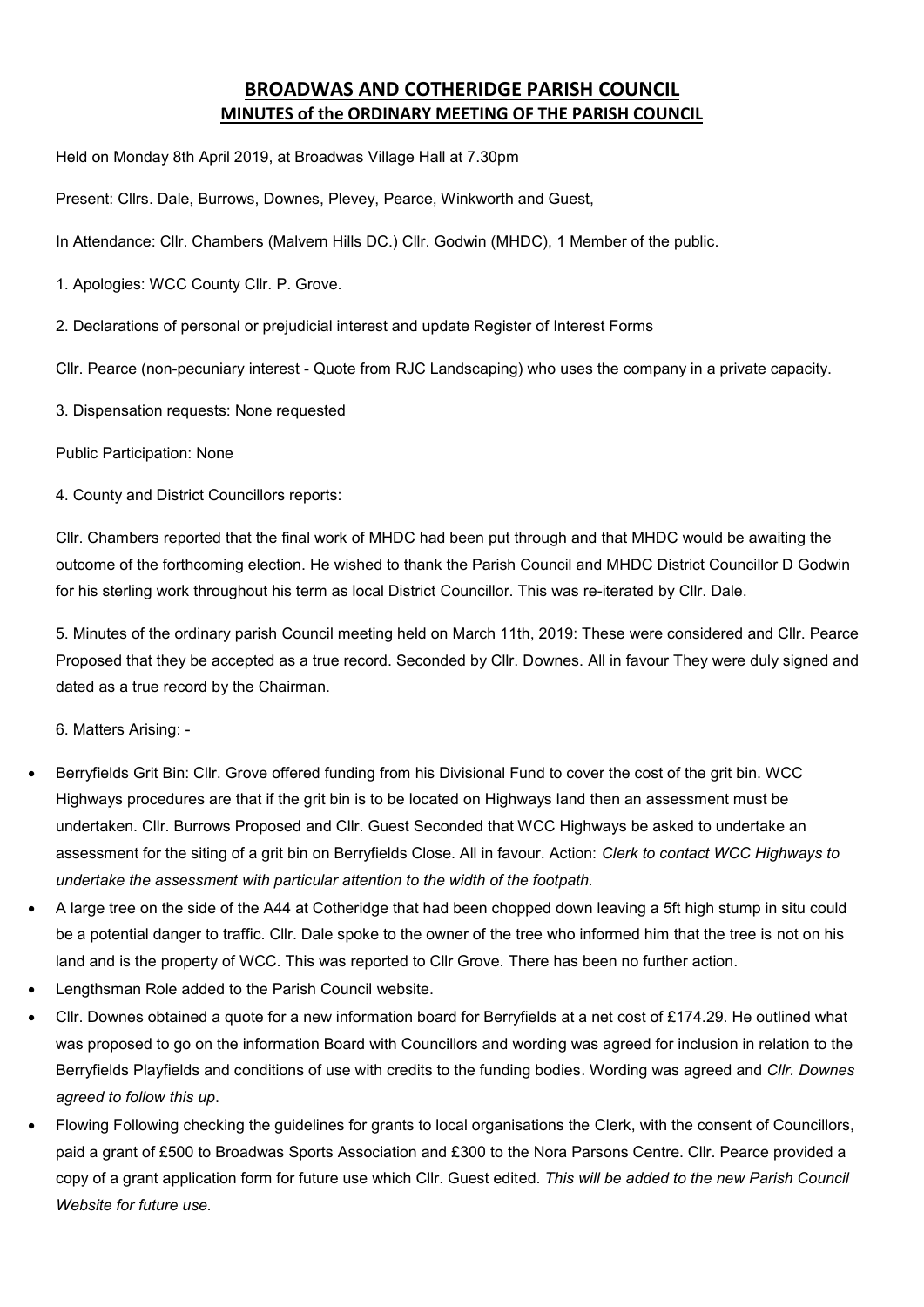- Clerk informed Simon Skeys on the 13th March, weather permitting to roll the football pitch asking him to take care not to damage the new track etc. To date this has not yet been actioned. Simon has been chased.
- Broadwas and Cotheridge Parish Council have been successful in obtaining a Natural England Award for Broad Green. The Clerk wrote to the RJC, the contractors who undertook the work to thank them for their services.
- A suggestion was made for a sign saying, "Thank you for taking your litter home". A quote was obtained as a starting point for discussions. Councillors decided to defer the item until June Parish Council when the newly elected Parish Council can progress.
- Discussions about joining force with MHDC for their "Great British Spring Clean" took place and the Clerk offered to forward more details about the joint initiative to the Chairman for information. The item was deferred to June Parish Council for discussion with the newly elected Parish Councillors.
- A note on the website thanking local volunteers who helped to keep the Parish litter tidy was suggested. Cllr. Dale has actioned this with 'A BIG THANK YOU!!!'.
- Funding for new track and equipment for Berryfields Playing Field. Cllr. Plevey reported that the Berryfields Playing Fields play equipment was having problems with bits falling off the equipment such as bolt covers etc. There is also reports that thistles and weeds are already creeping through the newly laid tarmac. Cllr. Burrows Proposed and Cllr. Guest Seconded that the Clerk contact the manufacturer to report this and question its "Fit for Purpose". Action: *Cllr. Dale agreed to take photographs and to draft a response for the Clerk to send to the Contractor.*

7. Correspondence:

• 19/3/19 a letter of thanks and receipt was received from Broadwas Sports Association for the £500 grant.

8. Planning. – Report from Cllr. Pearce

18/01282: Upper Howsen Farm Cotheridge – Proposed demolition of existing farm buildings and use of site for 8 caravans/log cabins. Response submitted on behalf of the Parish Council raising no objections subject to appropriate conditions regarding road access, landscaping, drainage etc and on assumption that the application is for log cabins and not caravans. County Highways have now confirmed that they have no objections taking into account revised access plan. No further news.

18/00184 (plus 16/00335 & 16/00353): Little Lightwood Farm Cotheridge – Three outstanding planning applications. Informal opinion received from Stuart Castle (MHDC Planning officer) regarding merits of the applications. The Parish Council's views have subsequently been reiterated to our District Councillors for them to consider when deciding whether the applications can be delegated to officers for decision or brought to the Planning Committee. No further news.

18/01798: Zourka Church Lane Broadwas – Demolition of existing bungalow and erection of five two-storey dwellings. Application withdrawn.

19/00104: Royal Oak Broadwas – Installation of new children's play equipment. Does not appear to be controversial. Recommendation that Parish Council sends "No comments" response. Action: *Clerk to respond to the Planning Consultation with No Comments".*

19/00164: Tack Farm (rear of Stone Farm) Broadwas – Retrospective change of use from equine stables to dog breeding unit. New application to be discussed at PC meeting on 08.04.2019. Actions: *Cllr. Pearce to draft a letter of*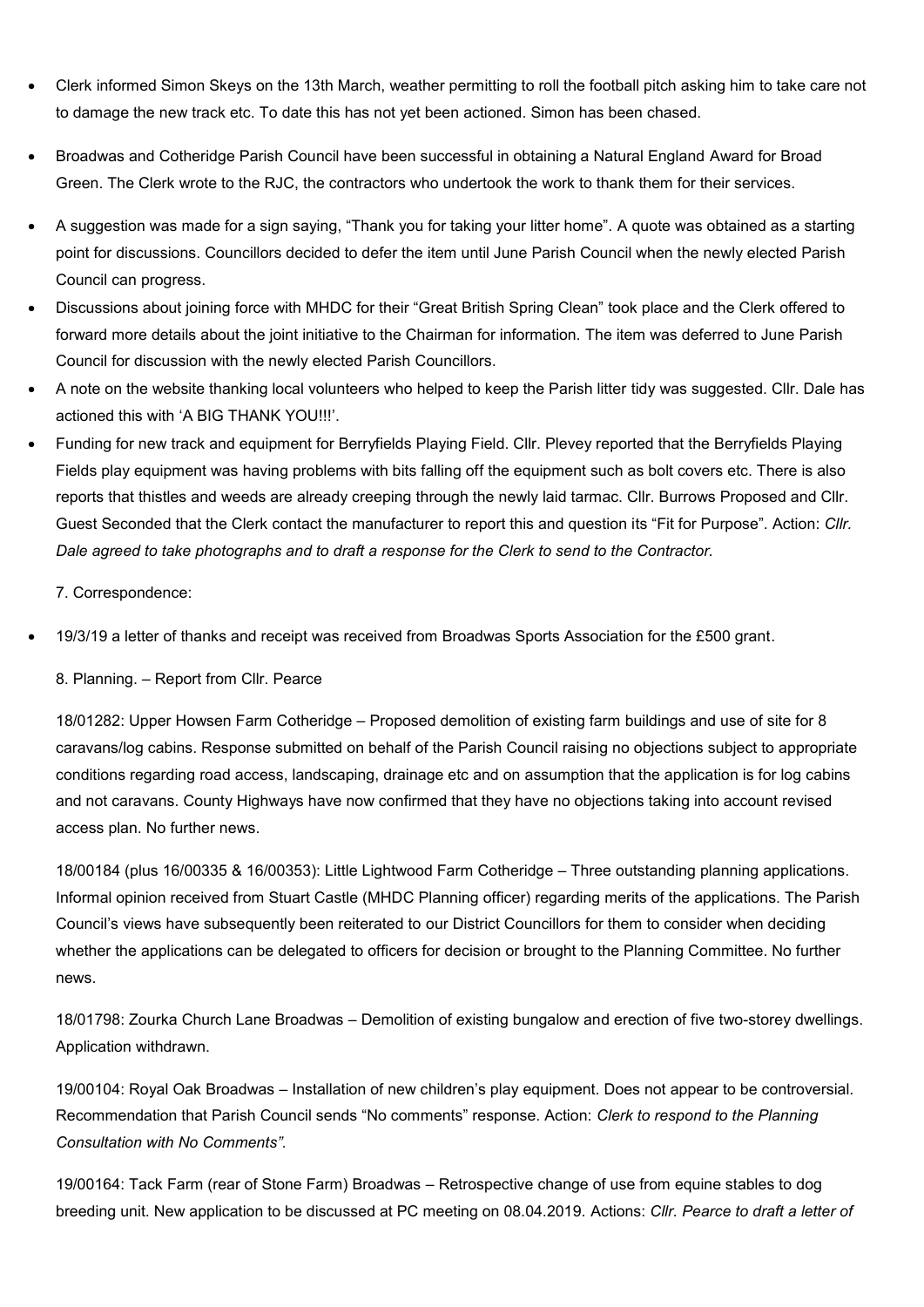*objection once the relevant facts and planning policies have been clarified. The Clerk to submit this on behalf of the Parish Council. Cllr. Pearce to contact Worcester Regulatory Services. The Clerk to contact West Mercia Police to advise them.*

19/00467: Round Hill Cottage Little Green Broadwas – Extension to house and new double garage. New application which appears to address reasons for refusal of previous application – i.e. front elevation set behind line of existing frontage and scale of double garage reduced by removal of first floor storage. Parish Council previously only commented upon scale and height of garage. Decision: *to report "No Comments" on revised application*.

9. New Website: Cllr. Dale reported that to date the website was going well with new hits and returns to site increasing. A description of the Lengthsman Role has been included on the website and there is also a new election page.

10. a. Village Hall Extension update: Cllr. Winkworth reported that he had now met with a third contractor and was confident that he could get a third quote. Although Cllr. Winkworth is standing down as a Councillor for the Parish Council he has agreed to retain the commitment to lead on the village hall extension in his role on the Village Hall Management Committee. Cllr. Dale asked Cllr. Winkworth to provide an update for each Parish Council meeting going forward and thanked Cllr. Winkworth for all his sterling work over the years.

 b. Village Hall Wi-Fi- Cllr. Burrows discussed how the Parish Council could engage with the local community to gauge interest. It was decided that a short presentation be delivered at the Annual Parish Meeting. Action*: Cllr. Burrows agreed to contact Robert Stepniewski of WCC to give the presentation.* Action: *Cllr. Burrows also agreed to prepare an article for the Footprints Magazine and to prepare an item for the website. it was also agreed to place the order with BT Open Reach for connection of the village hall, pending a final decision re quotation and grant application through the Gigabyte scheme.*

 c. Rushwick School Screen projector for sale. Councillor Dale reported that a screen projector had come up for sale. Councillors decided to refer this to the Village Hall Management Committee for a decision.

11. NDP Update: NDP Update: Cllr. Guest reported that Regulation 16 was now complete and that it had been passed to the Independent Inspectors. Our planner, Peter Yates is doing the response. It should take 6 to 8 weeks to get approval. Cllr. Guest Proposed and Cllr. Burrows seconded to send the response to Regulation 16 to MHDC to David Clarke. The following documents were approved for inclusion for the attention of the Examiner Chris Collison. A). The response document to the Reg 16 responses – we have also included the anonymous response for completeness. B). The Policy Officer's comments on the latest Zourka application as additional background information to one of the responses received. Cllr. Pearce confirmed that the timescale for the existing grant had expired and that the Parish Council had spent £3,636.20 out of the total grant of £4,110.00. He had applied to Groundworks for the remaining sum to be held by the Parish Council to meet the planning consultant's costs in liaising with the Independent Examiner.

12. Safeguarding in the Community: Cllr. Burrows produced the final Safeguarding in the Community Policy which is now ready for everyone to sign up. This will be brought to the AGM of the Parish Council in May for the new Councillors to sign. Action: *Cllr. Burrows to email the Clerk the final document*.

13. Land Registry for Broad Green Common Land, Berryfields land and Sports Field and Broadwas Village Hall: Cllr. Winkworth and Cllr. Burrows reported that there was no update. It was felt that as Cllr. Winkworth was standing down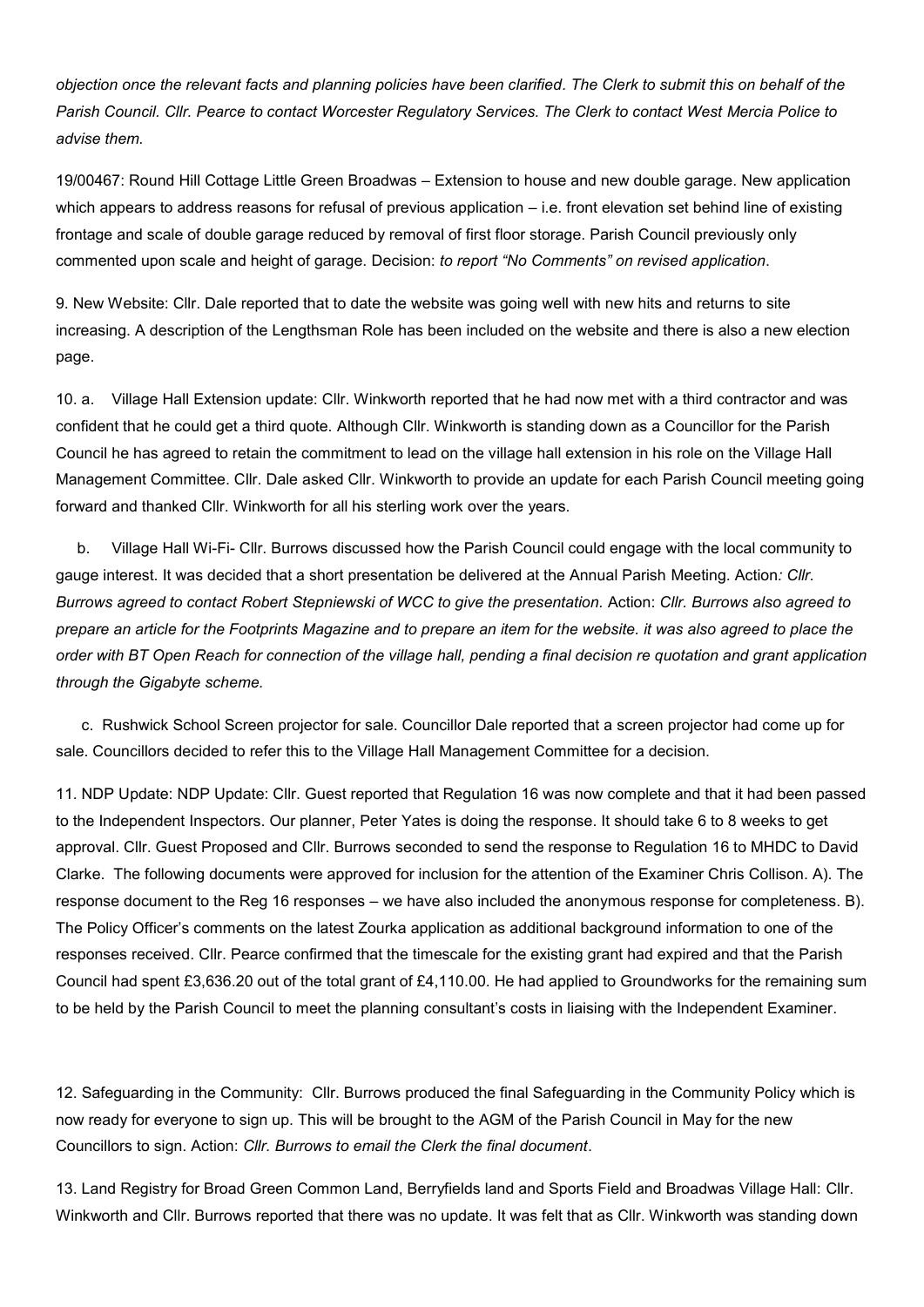as Councillor and that this was a more long-term project that this should be deferred until the start of the new Parish Council.

14. Update Reports:

a) Treasurer's Report: copy circulated to Councillors and attached to these Minutes. A Bank Reconciliation to the 31/3/19 was circulated and approved at the meeting.

b) Clerk's Report to 8th April 2019. Circulated prior to the meeting and appended to the Minutes below.

c) Public Land Officer's Report to 8th April 2019. Circulated prior to the meeting and appended to the Minutes below.

d) Quotes were received from Simon Skeys and RJC Landscaping to carry out regular for 2019/20 on Berryfields. The quotes were discussed and Cllr. Downes Proposed and Cllr. Plevey Seconded that the contract be awarded to RJC Contractors. A local reputable contractor with good reputation and very professional. The Parish Council felt they would have confidence in them following the work they had undertaken for them at Broad Green which has won the Parish Council a Natural England Award. All in favour. Cllr. Pearce abstained due to the Declaration of Interest.

d) Clerk's report: copy circulated and attached to these Minutes.

e) PLO report copy circulated and attached to these minutes.

15. Councillors' Reports and Items for Future Agenda:

Cllr. Dale reported that Cotheridge Arts Festival would be taking place from the 4th to 6th October 2019 in Cotheridge Church including a Harvest Supper.

Cllr. Winkworth brought the plaque and Certificate of award from Natural England. It was thought that a place be found to display it at the village hall would be appropriate.

16. Date of next meeting: May 13th, 2019 at Broadwas Village Hall at 7.30pm

Meeting closed at 9.40pm

Signed Chairman………………………………………………. date…………………………………..